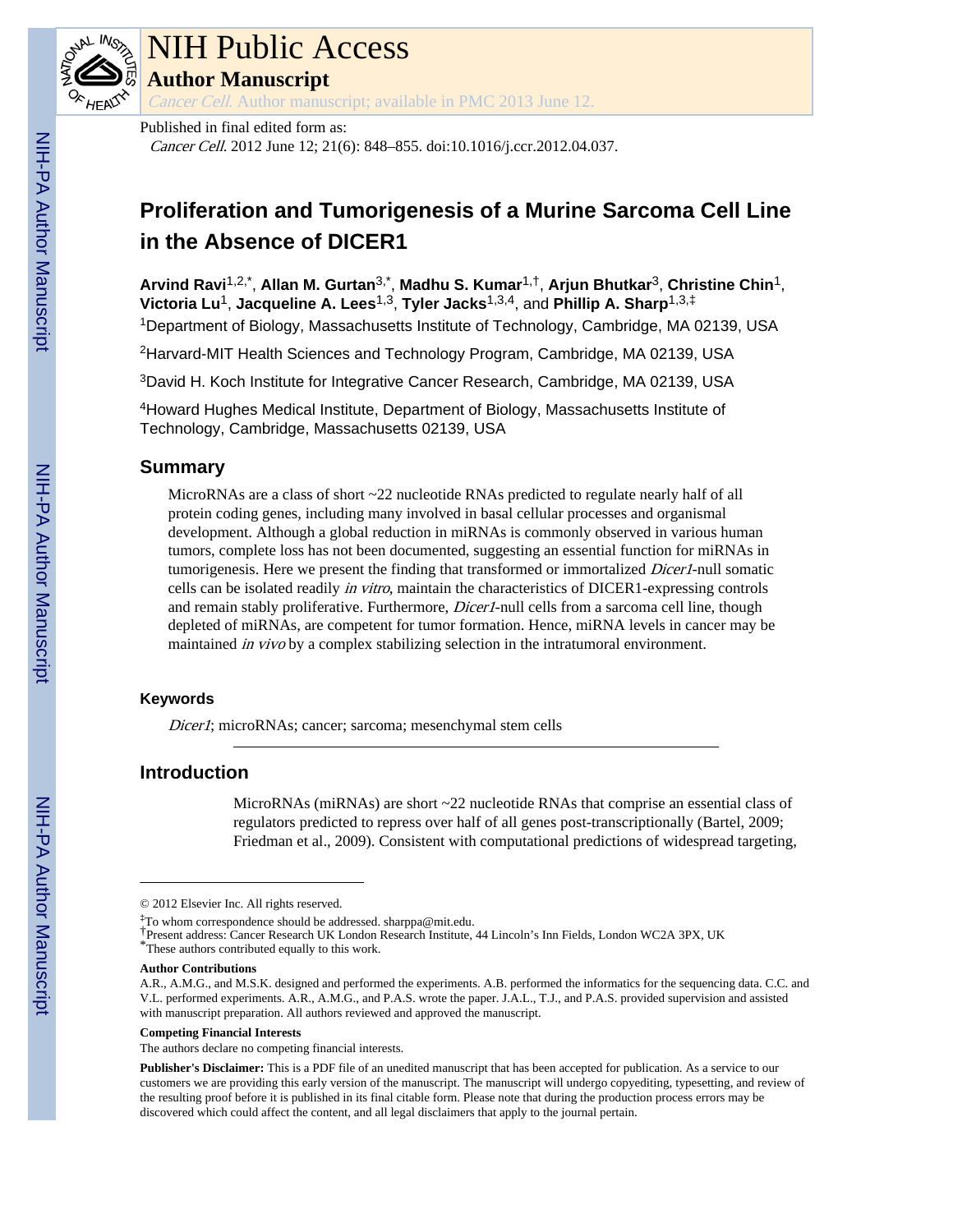they have been implicated experimentally in a variety of fundamental cellular processes such as cell cycle (Wang et al., 2008), apoptosis (Chivukula and Mendell, 2008), and differentiation (Herranz and Cohen, 2010; Stefani and Slack, 2008). Given these broad roles, the relationship between miRNAs and cancer is understandably complex. At the level of individual miRNAs, either gains or losses may promote tumor formation. However, analysis of global miRNA levels in tumors suggests a surprisingly unidirectional relationship, with multiple human tumors showing decreased miRNA content (Gaur et al., 2007; Lu et al., 2005). In some cases, this downregulation may be directly achieved by decreased expression of DICER1 and DROSHA, key processing enzymes of miRNA production (Lin et al., 2010; Martello et al., 2010; Torres et al., 2011) or mutations in their binding partners (Melo et al., 2009).

Despite these trends towards decreased miRNA expression, a number of observations suggest that miRNAs may in fact be important for a variety of tumor types. For instance, while heterozygous somatic mutations in  $DICER1$  can be found in tumor genotyping atlases, homozygous loss has not been reported in these databases (Kumar et al., 2009). Similarly, in rare cases of heterozygous germline DICER1 mutations, the pleuropulmonary blastomas to which patients are predisposed retain an intact DICER1 allele in tumor tissue (Hill et al., 2009). Somatic point mutations in  $DICER1$  associated with nonepithelial ovarian cancers are hypomorphic, likely resulting in expression of a full-length protein but in loss of some specific miRNAs and retention of others, further suggesting a requirement for *DICER1* and miRNA expression in tumors (Heravi-Moussavi et al., 2011). Mouse models of Dicer1 loss in cancer also suggest an advantage of retaining miRNA regulation. In a mouse model of Dicer1 deletion in the liver, tumors emerge several months after deletion following a period of hepatic repopulation by Dicer1-intact "escapers" (Sekine et al., 2009). In Dicer1 conditional mouse models of either soft tissue sarcoma or lung adenocarcinoma, haploinsufficiency of *Dicer1* promotes tumor development but homozygous loss of *Dicer1* is not observed (Kumar et al., 2009). Similarly, in both an <sup>E</sup>μ-myc lymphoma model and a retinoblastoma model, viable tumors could not be identified following homozygous *Dicer1* deletion (Arrate et al., 2010; Lambertz et al., 2010). These studies suggest that complete Dicer1 loss and the subsequent misregulation of gene expression are highly deleterious to tumor development.

To better understand how cancer cells respond to loss of miRNA expression, we characterized the effects of homozygous deletion of Dicer1-conditional alleles on the tumorigenicity of an established line of murine sarcoma cells and on the cellular phenotype of immortalized murine mesenchymal stem cells (MSCs).

# **Results**

## *Dicer1***-null cells derived from a mouse sarcoma proliferate indefinitely** *in vitro*

Previously, we generated Dicer1-heterozygous tumors by injection of Adeno-Cre virus into the hindlimbs of *Kras<sup>LSL-G12D</sup>;Trp53<sup>f/f</sup>;Dicer1<sup>f/f</sup>* mice. The resultant tumors always retained at least one conditional Dicer1 allele (Kumar et al., 2009). From these Kras<sup>G12D</sup>;Trp53<sup>-/-</sup>;Dicer1<sup>f/-</sup> tumors, we established sarcoma cell lines and deleted the remaining allele of *Dicer1* by transducing the cells with a retroviral construct encoding  $MSCV.CreER<sup>T2</sup>$  puro and then activating recombination *in vitro* with tamoxifen treatment (Fig. 1A). A genotyping time course indicated efficient homozygous recombination (Fig. S1A). After multiple passages, however, genotyping PCR indicated the outgrowth of heterozygous cells, consistent with previous findings in both this sarcoma model and an  $E\mu$ myc/Dicer1 lymphoma model (Arrate et al., 2010; Kumar et al., 2009).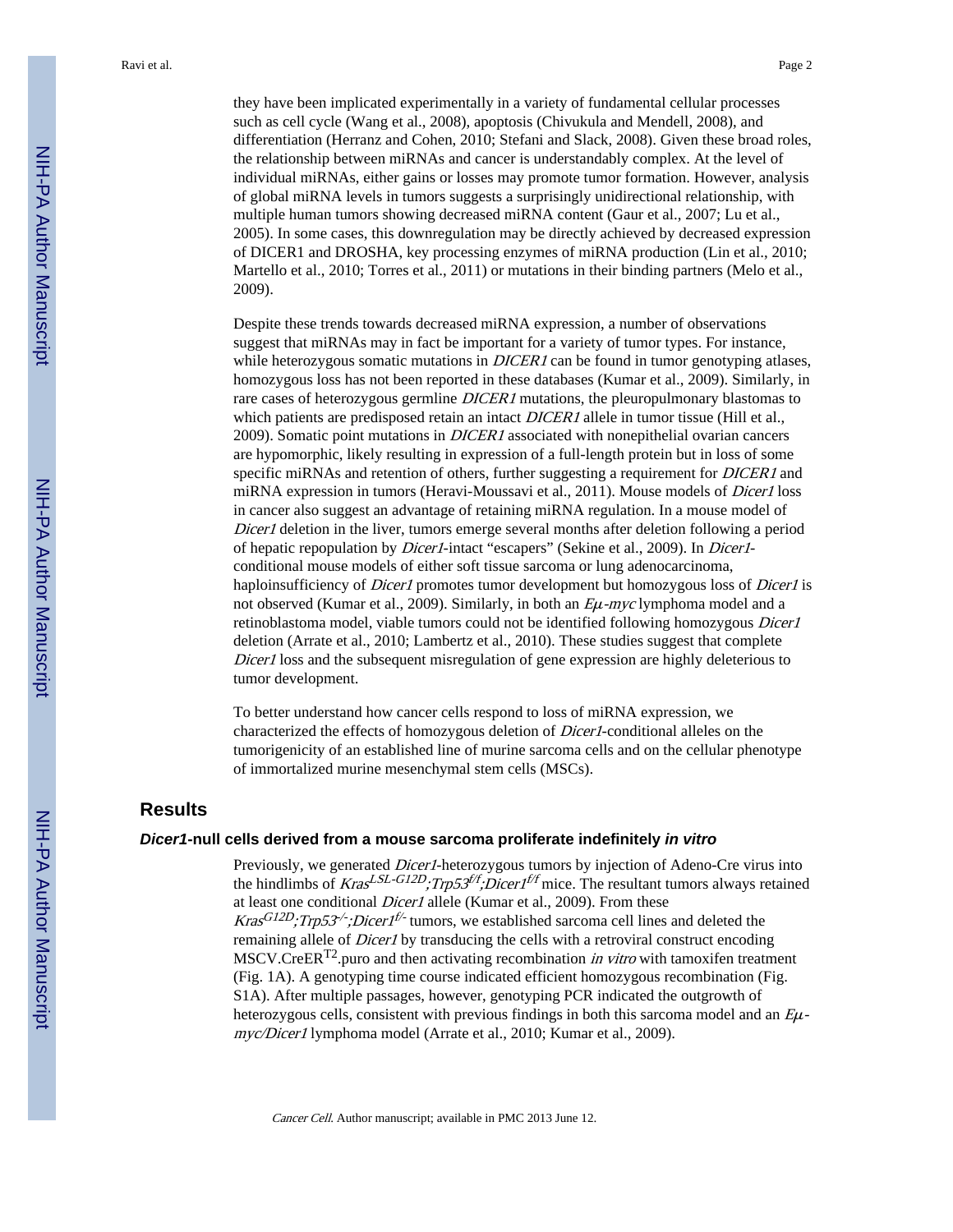To prevent the preferential outgrowth of DICER1-expressing cells, we isolated monoclonal populations by plating low-density cultures immediately after a 24-hour treatment with tamoxifen. The resulting clones appeared at comparable frequencies in tamoxifen-treated and control cultures, and were also morphologically similar to the parental cell lines. Genotyping PCR indicated that the majority of isolated clones had deleted the second allele of Dicer1 (Fig. 1A). We also confirmed recombination of the conditional Dicer1 allele at the protein level by Western blot against DICER1 (Fig. S1B). Once a

Kras<sup>G12D</sup>;Trp53<sup>-/-</sup>;Dicer1<sup>-/-</sup> clonal line was established, we did not observe outgrowth of Kras<sup>G12D</sup>;Trp53<sup>-/-</sup>;Dicer1<sup>f/-</sup> cells, even after several months of continual passage. Hereafter, we will refer to the monoclonal homozygous  $Kras^{GI2D}$ ; Trp53<sup>-/-</sup>; Dicer1<sup>-/-</sup> line as Dicer1<sup>-/-</sup> cells and the parental heterozygous  $Kras^{G12D}$ ; Trp53<sup>-/</sup>; Dicer1<sup>f/-</sup> cell line as Dicer1<sup>f/-</sup> cells. These results suggest that sarcoma cells survive after homozygous Dicer1 deletion but have a growth disadvantage relative to cells retaining Dicer1 expression. To prevent outgrowth of  $Direct$ <sup>f/-</sup> sarcoma cells, all subsequent experiments were carried out with monoclonal Dicer1<sup>-/-</sup> sarcoma cell lines.

To determine whether  $Dicer1^{-/-}$  clones lacked miRNAs, we carried out massively parallel sequencing of small RNAs (small RNA-seq),  $\sim$ 15-50 nucleotides in length, from *Dicer1<sup>f/-</sup>* and *Dicer1<sup>-/-</sup>* sarcoma cells. Both libraries contained comparable sequencing depths at 9.3 and 9.6 million reads, respectively. However, due to miRNA loss, sequence complexity was greater in *Dicer1<sup>-/-</sup>* cells, which contained 830,000 unique sequences, relative to 190,000 unique sequences in *Dicer1<sup>f/-</sup>* cells. Of all reads mapping to the genome with 0 or 1 mismatch, 58% correspond to mature miRNAs in *Dicer*  $I^{f/-}$  cells in comparison to 0.8% in *Dicer1<sup>-/-</sup>* cells. Approximately 48% of mature miRNAs detected in *Dicer1<sup>f/-</sup>* cells became undetectable in *Dicer1<sup>-/-</sup>* cells, while the remainder of miRNAs underwent a median decrease of 111-fold, confirming the global loss of mature miRNAs with homozygous Dicer1 loss. By quantitative Northern blot, miR-22 was present at  $\sim$ 4,000 copies per cell in *Dicer1<sup>f/-</sup>* sarcoma cells (Fig. S1C). Based on the ratio of miRNA reads in the *Dicer1<sup>f/-</sup>* to *Dicer1<sup>-/-</sup>* small RNA-seq libraries normalized to the copy number of miR-22 in *Dicer1<sup>f/-*</sup> sarcoma cells, miR-22 is present at fewer than 10 copies per *Dicer1<sup>-/-</sup>* sarcoma cell. Similarly, based on normalization to miR-22, other abundant miRNAs such as individual let-7 family members are also expressed at fewer than ten copies per cell in *Dicer1<sup>-/-</sup>* cells, as compared to several thousand in *Dicer1<sup>f/-</sup>* cells (Fig. 1B). miR-451, a DICER1independent miRNA processed by Ago2 and expressed abundantly in red blood cells, is not detectable in *Dicer*  $1^{f/-}$  sarcoma cells and present at extremely low levels (0.4 copies/cell) in *Dicer1*<sup>-/-</sup> sarcoma cells (Cheloufi et al., 2010; Cifuentes et al., 2010). These results indicate near-complete loss of miRNAs upon *Dicer1* deletion.

In *Dicer1<sup>f/-</sup>* cells, the five most abundant miRNAs were miR-22 (13%), let-7f (7%), let-7a (7%), let-7c (7%), and miR-21 (6%) (Table S1). Collapsing miRNAs by seeds, the dominant heptamer seed sequence corresponds to let-7, accounting for 31.6% of all miRNA reads. Let-7 dominance has been observed in other somatic tissues, such as embryonic fibroblasts and neural precursors (Marson et al., 2008). In addition, we observed miRNAs associated with tissue-specific expression and function, such as kidney-specific miR-196a and -196b (1.2% combined) (Landgraf et al., 2007) and miR-96 (2.2%), implicated in progressive hearing loss (Lewis et al., 2009), suggesting broader regulatory roles for these short RNAs. Reads from the miR-290-295 cluster, specific to embryonic stem cells, were negligible in number, distinguishing these cells as somatic. In total, our results establish let-7 as the dominant seed in *Dicer1<sup>f/-</sup>* sarcoma cells and confirm the loss of mature miRNAs following Dicer1 deletion.

As a confirmation of these sequencing results, we performed Northern analysis for let-7g, miR-16, and miR-17, all detected abundantly in our *Dicer1<sup>f/-</sup>* sequencing library. In contrast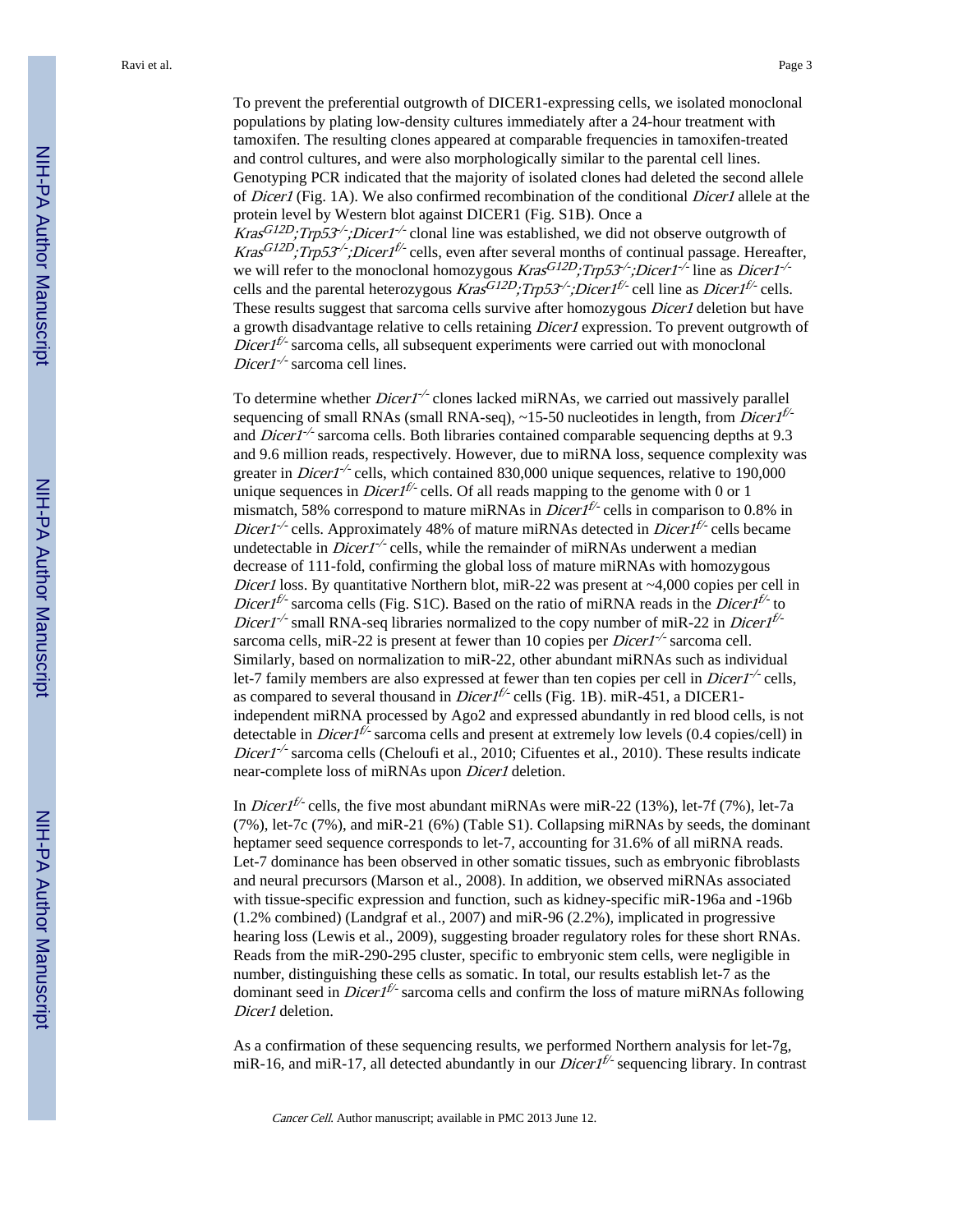to *Dicer1<sup>f/-</sup>* cells, *Dicer1<sup>-/-</sup>* cells showed an absence of mature miRNAs and concomitant accumulation of precursors (Fig. 1C). Luciferase reporters containing six bulged sites for let-7g or one perfect site for either miR-16 or miR-17 were also derepressed 3-6 fold, consistent with functional loss (Fig. 1D). To evaluate proliferative differences, we measured doubling times for each genotype (Fig. 1E). *Dicer1*<sup>-/-</sup> cells divided more slowly (~15 hours) than the *Dicer*  $I^{f/-}$  controls (~12 hours), but without obvious senescence or onset of crisis. *Dicer1*<sup>-/-</sup> sarcoma cells exhibited a delay in G1 phase relative to *Dicer1<sup>f/-</sup>* sarcoma cells (Figure 1F). Additionally, the *Dicer1<sup>-/-</sup>* sarcoma cells exhibited elevated levels of apoptosis (Figure 1G).

# *Dicer1-/-* **sarcoma cells retain tumorigenicity** *in vivo*

Our findings indicate that genetic ablation of *Dicer1* is tolerated in mouse sarcoma cells in vitro. However, in vivo mouse models and human patient data suggest that homozygous deletion of *Dicer1* is not tolerated in tumors. To test whether proliferative defects in homozygous *Dicer1*-deleted tumors, and subsequent loss through competition in vivo by DICER1-expressing cells, accounts for these differences, we carried out tumor formation assays. Upon subcutaneous injection of  $1 \times 10^6$  cells into the flanks of immunecompromised mice, *Dicer1<sup>-/-</sup>* cells were indeed tumorigenic, forming tumors at 7/18 sites within 24 days, as compared to 4/8 sites by day 14 for the original *Dicer1<sup>f/-</sup>* strain. To better evaluate the difference in tumor formation kinetics, we repeated this injection experiment with  $2.5 \times 10^4$  cells. At this lower cell number, *Dicer1<sup>-/-</sup>* sarcoma cells began to develop tumors in ~45 days, as compared to 22 days for the parental *Dicer1<sup>f/-</sup>* sarcoma cell line (Fig. 2A). Pathologic analysis of either *Dicer1<sup>-/-</sup>* or *Dicer1<sup>f/-</sup>* tumors identified both as high grade sarcomas with pleomorphic nuclei and abnormal mitoses, consistent with previous reports of KRAS-driven sarcoma models (Fig. 2B) (Kirsch et al., 2007; Kumar et al., 2007). Sample genotypes could not be readily distinguished in a blinded analysis.

We also performed syngeneic injections into immunocompetent C57Bl6/SV129 F1 mice. As before, the rate was slower than the parental *Dicert<sup>t-*-</sup> line, with the first tumors appearing 7 days after injection of the *Dicer1<sup>t/-</sup>* cells and 21 days after injection of the *Dicer1<sup>-/-</sup>* cells (Fig. S2). Thus, the absence of DICER1 impairs but does not preclude tumor formation, even in an immunocompetent background.

Although the sarcoma cells at the time of the injection were *Dicert*<sup>-/-</sup>, it is possible that *in vivo* selection resulted in outgrowth of contaminating *Dicer1<sup>f/-</sup>* cells. Therefore, we genotyped DNA prepared from primary tumor tissue and confirmed a significant recombined band corresponding to the injected  $Dicer1^{-/-}$  cells with an accompanying background wild-type band contributed by contaminating host tissue (Fig 2C). Northern analysis of primary tumors revealed accumulation of precursors as well as significant but incomplete depletion of mature miRNAs (Fig 2D).

To test if the residual miRNAs were a result of contaminating wild-type tissue, we generated cell lines from these tumors. PCR genotyping confirmed a depletion of the wild type tissue during this process (Fig. 2E). By Northern blotting, the level of mature miRNAs was lower than the detection limit of the blot, and this was again accompanied by enrichment in the pre-miRNA (Fig. 2F). The residual mature miRNA observed is likely due to host tissue contamination, as evidenced by the greatest miRNA signal in the tumor sample showing the greatest wild-type contaminant band by PCR (Fig 2E, 2F). Thus, injected  $Dicer1^{-/-}$  cells survived and proliferated *in vivo* without recovery of miRNA processing. The earlier *in* vitro results extend to an in vivo setting, with sarcoma cells retaining the capacity to form phenotypically similar tumors, albeit more slowly, in the absence of DICER1 and miRNAs.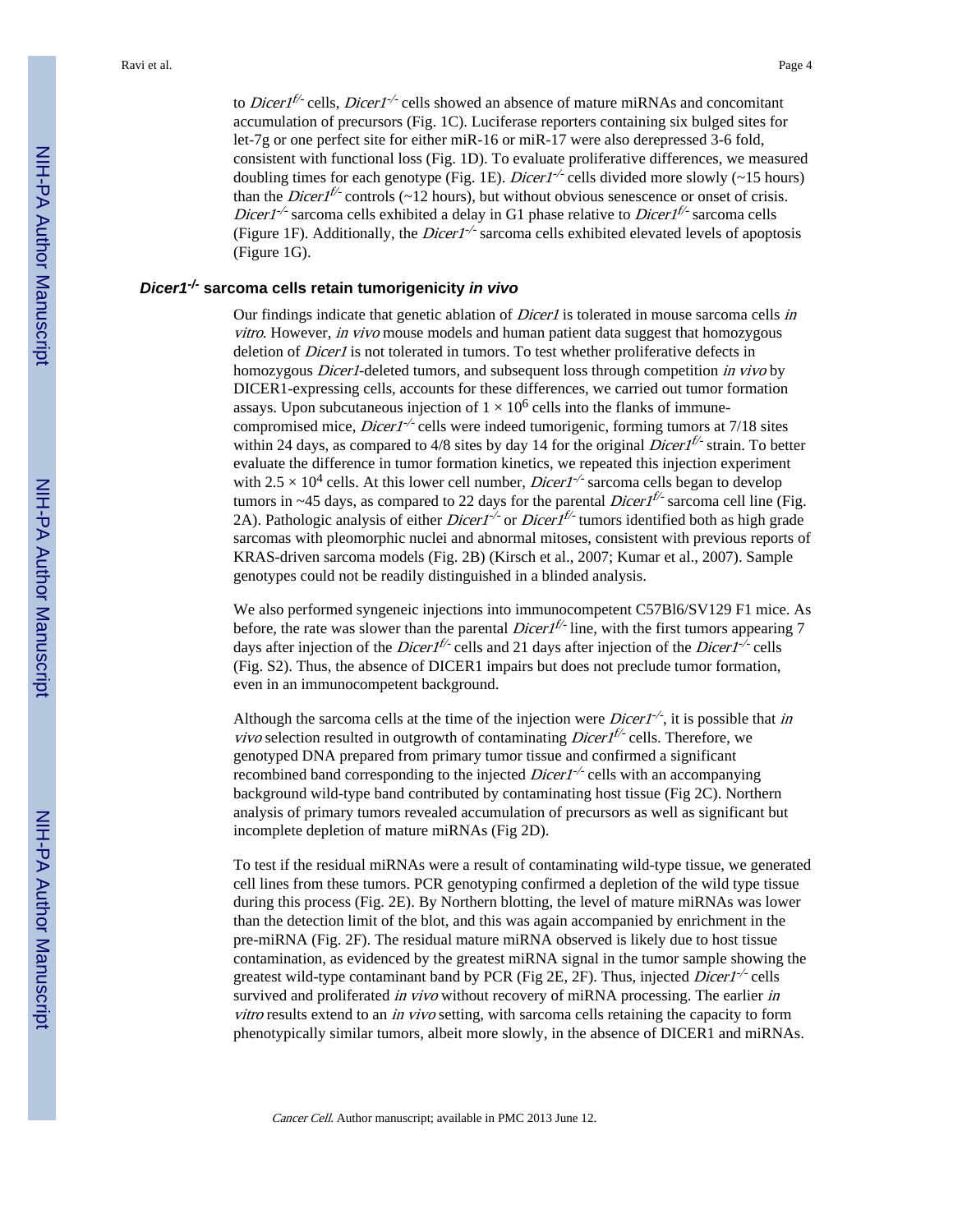# **Mesenchymal stem cells were generated as an alternative model of somatic** *Dicer1* **deletion**

The viability of *Dicer1*-null sarcoma cells, which lack TRP53 and express oncogenic KRAS, may be a function of the strong oncogenic background required for rapid *in vivo* growth or may require additional genetic alterations that occur during tumor formation. Therefore, we tested whether Dicer1 loss could be tolerated in a defined immortalized cell model. Since sarcomas are thought to be mesenchymal in origin (Clark et al., 2005), we turned to mesenchymal stem cells (MSCs), a multipotent population of cells that can differentiate into osteoblasts, chondrocytes, adipocytes, or myocytes (Pittenger et al., 1999).

From a one year-old adult *Dicer1<sup>f/f</sup>* mouse, we prepared a primary culture of MSCs that was then immortalized with a retroviral vector encoding SV40 large T-antigen (Fig. 3A). Individual clones were isolated and analyzed by flow cytometry to confirm the expression of CD49e and CD106 (Fig 3B, left panels), surface markers associated with MSCs (Pittenger, 2008), and the absence of CD31, specific to endothelial cells, and CD45, a marker of hematopoietic stem cells (data not shown).

To delete Dicer1, we carried out Adeno-Cre-GFP infection and sorted the infected cells by GFP. This protocol enriched for *Dicer1<sup>-/-</sup>* cells, as seen by the predominance of the deletionspecific PCR product 6 days after sorting (Fig. S3A). This signal was accompanied by loss of DICER1 protein (Fig. S3B), as well as a decrease in mature miRNA levels by qPCR (Fig. S3C) and Northern blot at day 7 (Fig. S3D). However, as observed for the sarcoma cells, additional passage led to a decrease in the deletion-specific PCR band (Fig. S3A), suggesting outgrowth of DICER1-expressing cells.

To prevent competition by cells retaining *Dicer1*, we repeated the strategy used for the sarcoma cell lines and isolated clones. MSCs were infected with Adeno-Cre-GFP, sorted for GFP two days later, then plated at low-density after an additional ten days. Clones were then isolated, expanded, and PCR genotyped to confirm recombination (Fig. 3C). Of these clones, a majority (55%) had undergone homozygous deletion of *Dicer1*, indicating that immortalized MSCs can readily tolerate loss of *Dicer1. Dicer1<sup>-/-</sup>* clones were stably proliferative and remained Dicer1-null after multiple passages (>3 months) as determined by PCR genotyping (data not shown). All subsequent experiments were carried out with a monoclonal *Dicer1<sup>-/-</sup>* MSC line. Following loss of *Dicer1*, we observed a ~100-fold reduction of miRNA expression by qPCR analysis of abundant miRNAs (let-7a, miR-24, -26, and -31) (Fig. 3D). We also observed ~5-fold derepression of a let-7g luciferase reporter in *Dicer1<sup>-/-</sup>* cells (Fig. 3E). *Dicer1<sup>-/-</sup>* MSCs exhibited a proliferative lag, with a doubling time of ~20 hours relative to ~14 hours for *Dicer1<sup>f/f</sup>* cells (Fig. 3F). *Dicer1<sup>-/-</sup>* MSCs also exhibited a G1 delay in cell cycle (Figure 3G) and elevated levels of basal apoptosis (Figure 3H). Notably, *Dicer1<sup>-/-</sup>* MSCs remained positive for CD49e and CD106 (Fig. 3B, right panels) and negative for CD31 and CD45 (data not shown), suggesting a retention of cell identity in the absence of miRNAs.

# **Discussion**

We have carried out homozygous *Dicer1* deletion in a *Dicer1*-conditional KRAS-activated, Trp53-null sarcoma cell line and observed resultant loss of miRNA expression by small RNA sequencing. Relative to *Dicer1<sup>f/-</sup>* sarcoma cells, these miRNA-depleted cells proliferate more slowly, exhibit a cell cycle delay in G1 phase, and have a higher level of basal apoptosis. Additionally, we have generated a second in vitro model of homozygous Dicer1-deletion in murine mesenchymal stem cells, related in cell type to sarcomas, established from an adult *Dicer1<sup>f/f</sup>* mouse and immortalized *in vitro*. Similar to the sarcoma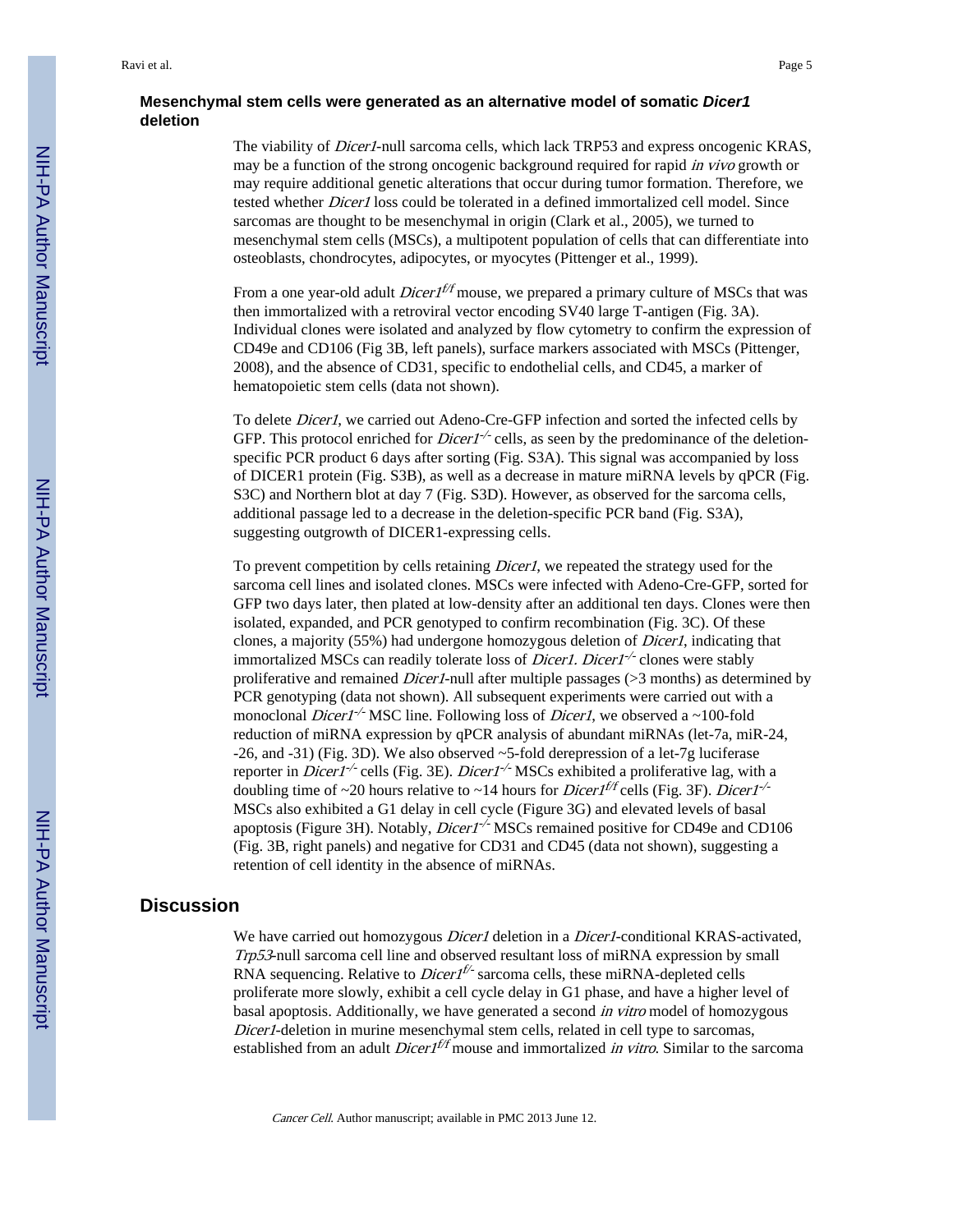model, MSCs that had undergone homozygous Dicer1 deletion were readily isolatable but exhibited a reduction in proliferation, a delay in G1, and an increase in basal apoptosis.

Strikingly, *Dicer1<sup>-/-</sup>* sarcoma cells retain the ability, upon transplant, to form tumors in both immunocompromised and immunocompetent recipient mice, albeit at slower rates relative to *Dicer*  $I^{f/-}$  sarcoma cells. We present three compelling lines of evidence excluding the possibility that these tumors arose from contaminating *Dicer1<sup>f/-</sup>* cells:

- **1.** Clonal *Dicer1<sup>-/-</sup>* sarcoma cells were used for the tumor injection studies to preclude the possibility of *Dicer1<sup>f/-</sup>* outgrowth.
- 2. Tumors derived from *Dicer1<sup>-/-</sup>* injections exhibit strong PCR genotyping bands for (i) recombined Dicer1 and (ii) wild-type Dicer1, derived from host wild-type tissue associated with the tumors. In contrast, the control tumor derived from  $Dicer1^{f/-}$ cells exhibits a third PCR band, representing unrecombined floxed Dicer1. This stark difference in genotype demonstrates that the tumors that arose from  $Dicer1^{-/2}$ injections are composed predominantly of  $Dicer1^{-/-}$  cells.
- **3.** In vitro passage of cells derived from Dicer1<sup>-/-</sup> tumors resulted in depletion of wildtype primary host tissue and outgrowth of *Dicer1<sup>-/-</sup>* cells, as determined by PCR genotyping, and concomitant depletion in miRNA signal by Northern blot. Furthermore, in most tumor samples, miRNAs were present at levels less than  $1/16$ <sup>th</sup> of the *Dicer1<sup>f/-</sup>* control, likely an overestimate given the low level of contaminating host-derived cells.

Our results stand in stark contrast to many published reports. The failure to observe Dicer1 null tumors from *Dicer1*-conditional in vivo mouse models of cancer have been interpreted to suggest that DICER1 and miRNAs are essential for tumor formation and, furthermore, may be required for tumor cell survival. Contrary to these observations, our results indicate that miRNAs are not essential for in vitro survival or proliferation. In vivo, Dicer1-null sarcoma cells, though depleted of miRNAs, are competent for tumor development. Furthermore, our observation of tumor growth in an immunocompetent background demonstrates that miRNAs are not essential for escape from immune surveillance. In addition, the histologic resemblance of *Dicer1<sup>-/-</sup>* sarcomas to *Dicer1<sup>f/-</sup>* sarcomas, as well as the retention of cell type-specific cell surface markers in *Dicer1<sup>-/-</sup>* MSCs, suggest that cellular identity is largely retained despite loss of miRNAs. Given the high frequency with which *Dicer1*-null cells can be isolated in both the sarcoma and MSC models, secondary mutational or other low frequency events beyond the initial immortalization are likely not necessary to tolerate DICER1 loss.

Based on the outgrowth of DICER1-expressing cells *in vitro* relative to *Dicer1<sup>-/-</sup>* cells, and the proliferative delay observed in monoclonal  $Dicer1^{-/-}$  cells, we conclude that the absence of Dicer1-null cells in previously characterized mouse models of cancer is due in part to the preferential outgrowth, in vivo, of cells expressing DICER1. Notably, tumor genotyping analyses in published studies have typically been carried out in whole tumor samples and, as such, do not exclude the possibility that *Dicer1*-null cells comprise a subpopulation of the samples.

Furthermore, factors additional to proliferative capacity may contribute to the preferential outgrowth of DICER1-expressing cells in vivo. The viability of Dicer1-null transformed cells in our study indicates that total miRNA loss itself, and resultant genetic misregulation, is not intrinsically catastrophic, but rather triggers secondary signals that initiate changes in proliferation or cell death. Numerous studies have reported that miRNAs mediate stress responses (Hermeking, 2007; Leung and Sharp, 2010; Leung et al., 2011a) and loss of DICER1 in embryonic stem cells results in increased sensitivity to stress (Zheng et al.,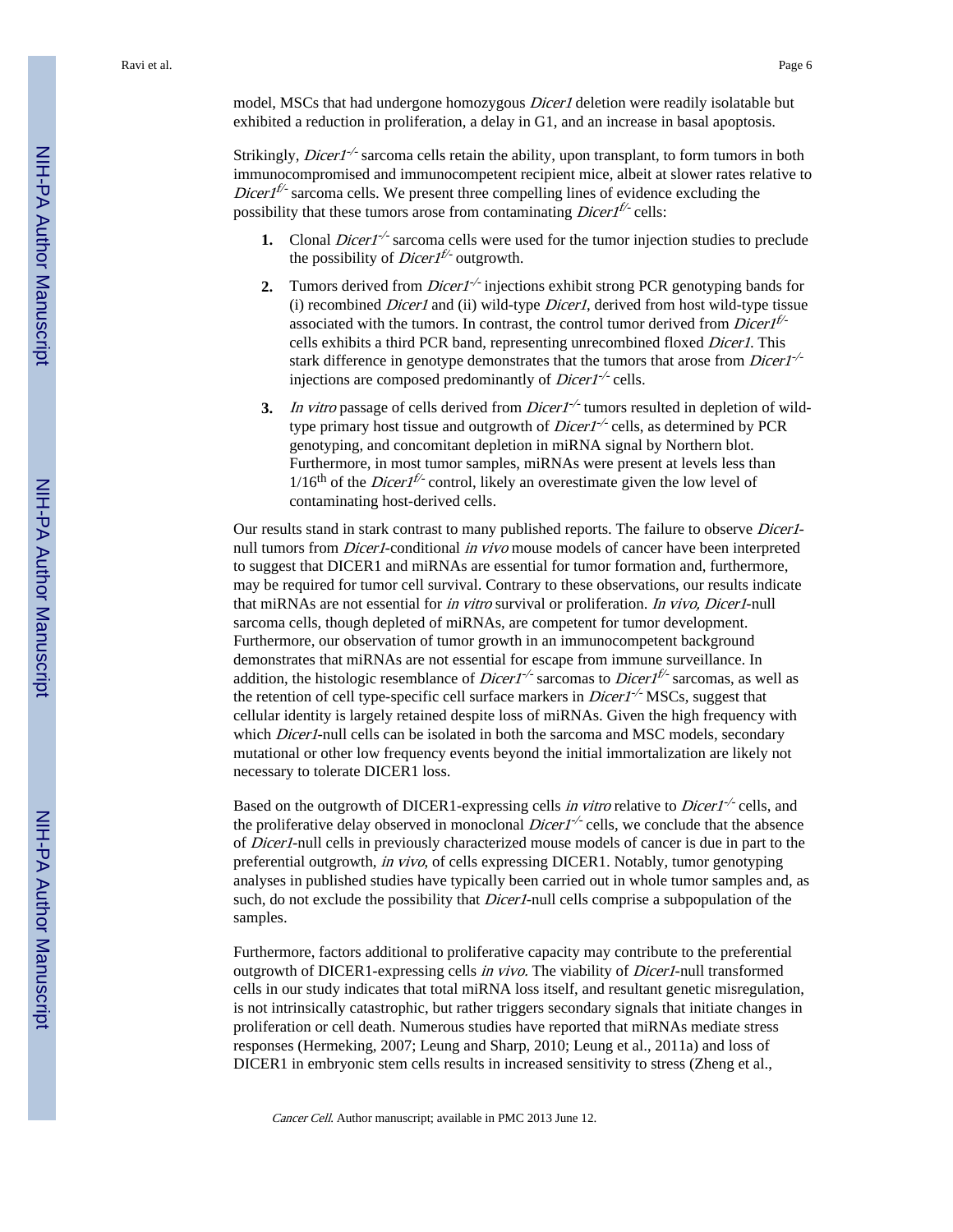2011). Similarly, we have observed that sarcoma cells and MSCs that lack DICER1 exhibit increased apoptosis. Given the intrinsically stressful nature of the in vivo tumor

environment, the retention of a miRNA-mediated stress response may provide an additional growth advantage to tumor cells that retain at least one copy of Dicer1.

Notably, inactivation of TRP53 activity is a common feature in both the sarcoma and MSC models presented here and may facilitate or be required for viability in the absence of DICER1. This possibility is consistent with the observation that TRP53 loss allows primary MEFs to bypass an immediate senescence phenotype induced by DICER1 loss (Mudhasani et al., 2008). However, TRP53 loss alone only prolongs proliferative capacity of *Dicer1<sup>-/-</sup>* MEFs for a few additional passages (personal communication with S.N. Jones), suggesting that other events, such as activation of oncogenes or inactivation of additional tumor suppressor genes, are required.

In addition to expanding our understanding of DICER1 in tumorigenesis, the cell lines reported here may complement existing models such as the hypomorphic DICER1 HCT116 line, a human colorectal cancer line containing homozygous deletion of exon 5 in the DICER1 gene (Cummins et al., 2006). The availability of *Dicer1<sup>-/-</sup>* cancer cells will permit further characterization of somatic miRNA families through miRNA transfection and "addback" cell culture experiments. Finally, the observations that DICER1 loss leads to a negative selective pressure *in vitro* and *in vivo* suggests that DICER1 activity could be a therapeutic target.

# **Experimental Procedures**

#### **Animal Work**

All animal studies were performed with protocols approved by the NIH and the Massachusetts Institute of Technology Committee for Animal Care, and were consistent with the Guide for Care and Use of Laboratory Animals, National Research Council, 1996 (Institutional Animal Welfare Assurance No. A-3125-01).

#### **Cell culture**

Sarcoma cells were generated from hindlimb injection of Adeno-Cre into Kras<sup>LSL-G12D</sup>;Trp53<sup>f/f</sup>;Dicer1<sup>f/f</sup> mice as described previously (Kirsch et al., 2007). Sarcoma cells infected with MSCV.CreERT2.puro were treated with 250 nM 4-hydroxy tamoxifen for 24 hours to recombine the floxed *Dicer1* allele and plated at clonal density. Primary MSC cultures were prepared from an adult  $Dicer1<sup>f/f</sup>$  mouse using a previously described protocol (Mukherjee et al., 2008), immortalized with SV40 Large T-antigen, and infected with Adeno-Cre-GFP to recombine the floxed alleles. Cells were genotyped as described previously (Calabrese et al., 2007).

# **Histology**

Tumor-bearing animals were sacrificed with  $CO<sub>2</sub>$  asphyxiation. Tumors were isolated, fixed in 4% paraformaldehyde, transferred to 70% ethanol, and embedded in paraffin. Tumors were then sectioned and stained with hematoxylin and eosin.

# **Tumor Injection**

 $2.5 \times 10^4$ ,  $10^5$ , or  $10^6$  Kras  $\frac{G12D}{Trp}$ 53<sup>-/-</sup> sarcoma cells of Dicer1<sup>f/-</sup> or Dicer1<sup>-/-</sup> genotype were suspended in PBS and subcutaneously injected into the flanks of  $Rag2^{-/-}$  or C57B16/ SV129 F1 mice. Tumors were measured over time by calipers and volumes were assessed as described previously (Sage et al., 2000). DNA, RNA, and histological sections were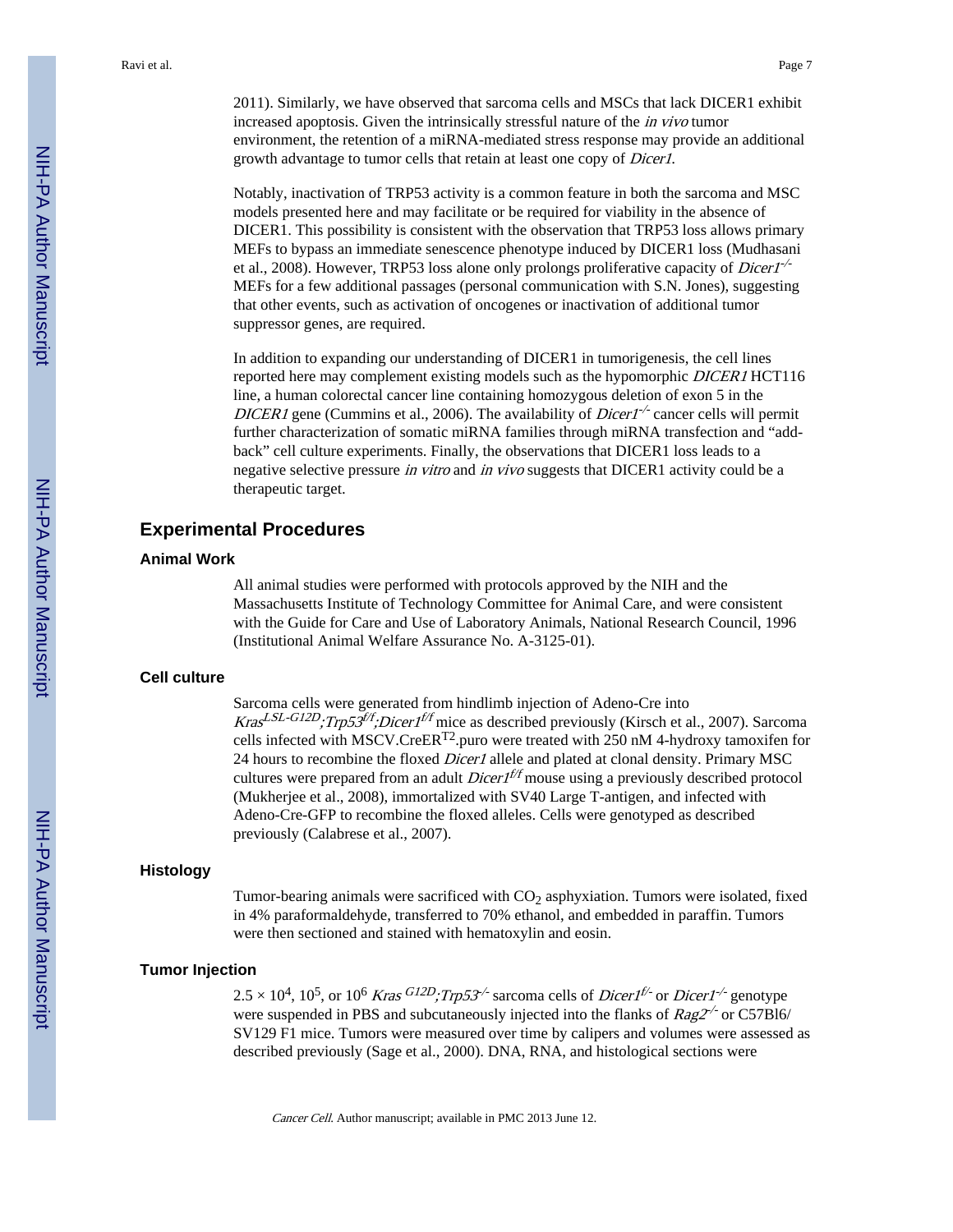prepared from tumors. Some tumors were trypsinized and replated for the development of secondary cell lines as described above.

# **Small RNA Northerns and Cloning**

Small RNA Northern blots were performed using  $20 \mu$ g total RNA on a 15% denaturing polyacrylamide gel. Following semi-dry transfer to a Hybond-N+ membrane, a DNA oligo probe for glutamine tRNA or LNA probes for let-7, mir-16, and mir-17 were used for visualization. Small RNA sequencing from sarcoma lines was carried out as described previously (Leung et al., 2011b). The sequencing data are available under GEO accession GSE34825.

# **Supplementary Material**

Refer to Web version on PubMed Central for supplementary material.

## **Acknowledgments**

We thank members of the Sharp, Jacks, and Lees Labs for many helpful discussions. We are also specifically grateful to Margaret Ebert, Amy Seila, and Eliezer Calo for their generous contribution of reagents. We thank Allison Landman for providing assistance with mesenchymal stem cell isolation and cultures. We thank Roderick Bronson for analysis of histology slides. Massively parallel Illumina sequencing was carried out by the Biopolymers & Proteomics Core Facility in the Swanson Biotechnology Center at the David H. Koch Institute for Integrative Cancer Research at M.I.T. Bioinformatic analysis was carried out in the Bioinformatics & Computing division of the Swanson Biotechnology Center. This work was supported by a Fannie and John Hertz Foundation Fellowship (A.R.), a Leukemia and Lymphoma Society grant 5198-09 (A.M.G.), an NIH grant RO1-CA133404 (P.A.S.), an NCI grant PO1-CA42063 (P.A.S., T.J., J.A.L.), and partially by the NCI Cancer Center Support (core) grant P30-CA14051.

# **References**

- Arrate MP, Vincent T, Odvody J, Kar R, Jones SN, Eischen CM. MicroRNA biogenesis is required for Myc-induced B-cell lymphoma development and survival. Cancer Res. 2010; 70:6083–6092. [PubMed: 20587524]
- Bartel DP. MicroRNAs: target recognition and regulatory functions. Cell. 2009; 136:215–233. [PubMed: 19167326]
- Calabrese JM, Seila AC, Yeo GW, Sharp PA. RNA sequence analysis defines Dicer's role in mouse embryonic stem cells. Proc Natl Acad Sci U S A. 2007; 104:18097–18102. [PubMed: 17989215]
- Cheloufi S, Dos Santos CO, Chong MM, Hannon GJ. A dicer-independent miRNA biogenesis pathway that requires Ago catalysis. Nature. 2010; 465:584–589. [PubMed: 20424607]
- Chivukula RR, Mendell JT. Circular reasoning: microRNAs and cell-cycle control. Trends Biochem Sci. 2008; 33:474–481. [PubMed: 18774719]
- Cifuentes D, Xue H, Taylor DW, Patnode H, Mishima Y, Cheloufi S, Ma E, Mane S, Hannon GJ, Lawson ND, et al. A novel miRNA processing pathway independent of Dicer requires Argonaute2 catalytic activity. Science. 2010; 328:1694–1698. [PubMed: 20448148]
- Clark MA, Fisher C, Judson I, Thomas JM. Soft-tissue sarcomas in adults. N Engl J Med. 2005; 353:701–711. [PubMed: 16107623]
- Cummins JM, He Y, Leary RJ, Pagliarini R, Diaz LA Jr, Sjoblom T, Barad O, Bentwich Z, Szafranska AE, Labourier E, et al. The colorectal microRNAome. Proc Natl Acad Sci U S A. 2006; 103:3687– 3692. [PubMed: 16505370]
- Friedman RC, Farh KK, Burge CB, Bartel DP. Most mammalian mRNAs are conserved targets of microRNAs. Genome Res. 2009; 19:92–105. [PubMed: 18955434]
- Gaur A, Jewell DA, Liang Y, Ridzon D, Moore JH, Chen C, Ambros VR, Israel MA. Characterization of microRNA expression levels and their biological correlates in human cancer cell lines. Cancer Res. 2007; 67:2456–2468. [PubMed: 17363563]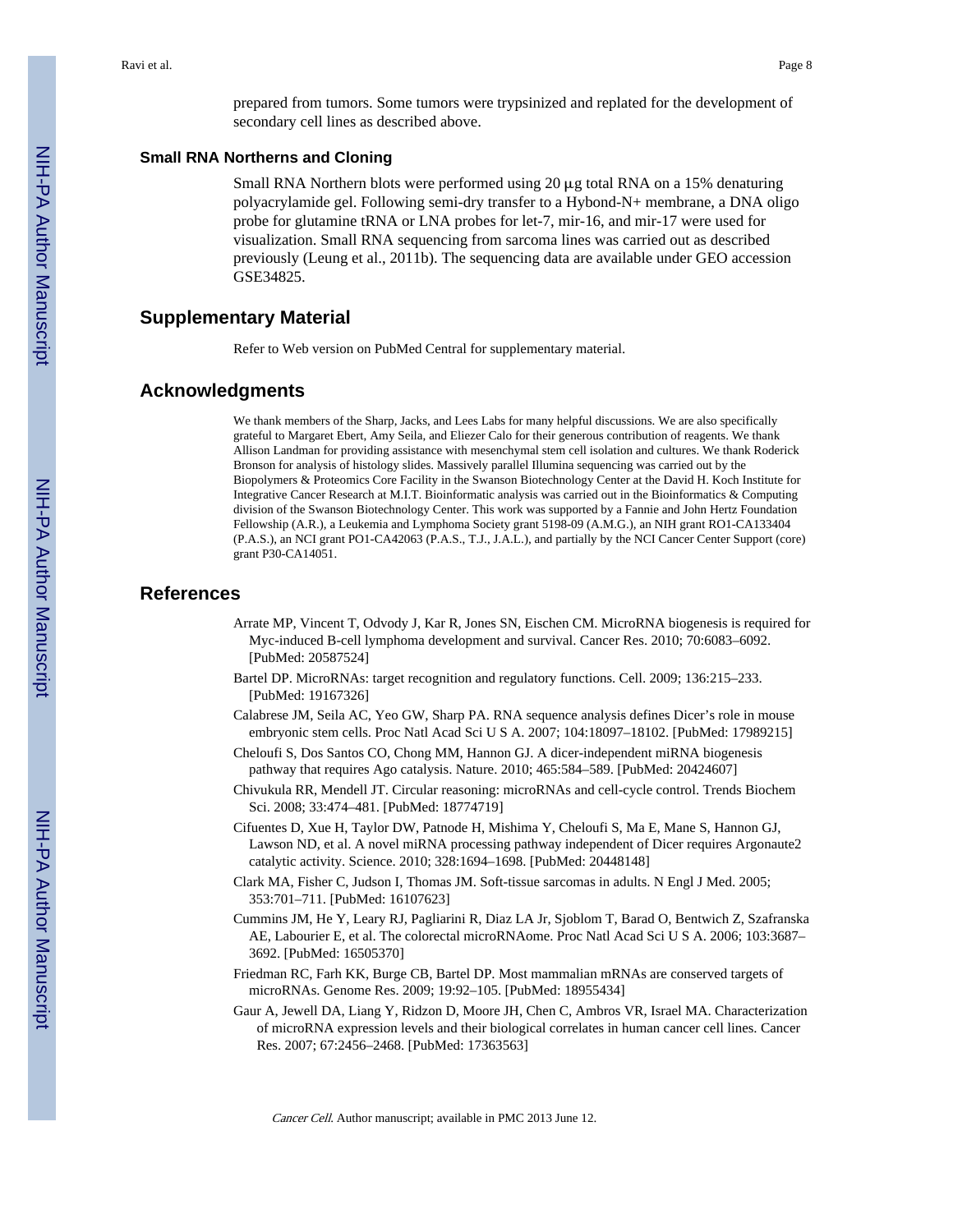Heravi-Moussavi A, Anglesio MS, Cheng SW, Senz J, Yang W, Prentice L, Fejes AP, Chow C, Tone A, Kalloger SE, et al. Recurrent Somatic DICER1 Mutations in Nonepithelial Ovarian Cancers. N Engl J Med. 2011

Hermeking H. p53 enters the microRNA world. Cancer Cell. 2007; 12:414–418. [PubMed: 17996645]

- Herranz H, Cohen SM. MicroRNAs and gene regulatory networks: managing the impact of noise in biological systems. Genes Dev. 2010; 24:1339–1344. [PubMed: 20595229]
- Hill DA, Ivanovich J, Priest JR, Gurnett CA, Dehner LP, Desruisseau D, Jarzembowski JA, Wikenheiser-Brokamp KA, Suarez BK, Whelan AJ, et al. DICER1 mutations in familial pleuropulmonary blastoma. Science. 2009; 325:965. [PubMed: 19556464]
- Kirsch DG, Dinulescu DM, Miller JB, Grimm J, Santiago PM, Young NP, Nielsen GP, Quade BJ, Chaber CJ, Schultz CP, et al. A spatially and temporally restricted mouse model of soft tissue sarcoma. Nat Med. 2007; 13:992–997. [PubMed: 17676052]
- Kumar MS, Lu J, Mercer KL, Golub TR, Jacks T. Impaired microRNA processing enhances cellular transformation and tumorigenesis. Nat Genet. 2007; 39:673–677. [PubMed: 17401365]
- Kumar MS, Pester RE, Chen CY, Lane K, Chin C, Lu J, Kirsch DG, Golub TR, Jacks T. Dicer1 functions as a haploinsufficient tumor suppressor. Genes Dev. 2009; 23:2700–2704. [PubMed: 19903759]
- Lambertz I, Nittner D, Mestdagh P, Denecker G, Vandesompele J, Dyer MA, Marine JC. Monoallelic but not biallelic loss of Dicer1 promotes tumorigenesis in vivo. Cell Death Differ. 2010; 17:633– 641. [PubMed: 20019750]
- Landgraf P, Rusu M, Sheridan R, Sewer A, Iovino N, Aravin A, Pfeffer S, Rice A, Kamphorst AO, Landthaler M, et al. A mammalian microRNA expression atlas based on small RNA library sequencing. Cell. 2007; 129:1401–1414. [PubMed: 17604727]
- Leung AK, Sharp PA. MicroRNA functions in stress responses. Mol Cell. 2010; 40:205–215. [PubMed: 20965416]
- Leung AK, Vyas S, Rood JE, Bhutkar A, Sharp PA, Chang P. Poly(ADP-ribose) regulates stress responses and microRNA activity in the cytoplasm. Mol Cell. 2011a; 42:489–499. [PubMed: 21596313]
- Leung AK, Young AG, Bhutkar A, Zheng GX, Bosson AD, Nielsen CB, Sharp PA. Genome-wide identification of Ago2 binding sites from mouse embryonic stem cells with and without mature microRNAs. Nat Struct Mol Biol. 2011b; 18:237–244. [PubMed: 21258322]
- Lewis MA, Quint E, Glazier AM, Fuchs H, De Angelis MH, Langford C, van Dongen S, Abreu-Goodger C, Piipari M, Redshaw N, et al. An ENU-induced mutation of miR-96 associated with progressive hearing loss in mice. Nat Genet. 2009; 41:614–618. [PubMed: 19363478]
- Lin RJ, Lin YC, Chen J, Kuo HH, Chen YY, Diccianni MB, London WB, Chang CH, Yu AL. microRNA signature and expression of Dicer and Drosha can predict prognosis and delineate risk groups in neuroblastoma. Cancer Res. 2010; 70:7841–7850. [PubMed: 20805302]
- Lu J, Getz G, Miska EA, Alvarez-Saavedra E, Lamb J, Peck D, Sweet-Cordero A, Ebert BL, Mak RH, Ferrando AA, et al. MicroRNA expression profiles classify human cancers. Nature. 2005; 435:834–838. [PubMed: 15944708]
- Marson A, Levine SS, Cole MF, Frampton GM, Brambrink T, Johnstone S, Guenther MG, Johnston WK, Wernig M, Newman J, et al. Connecting microRNA genes to the core transcriptional regulatory circuitry of embryonic stem cells. Cell. 2008; 134:521–533. [PubMed: 18692474]
- Martello G, Rosato A, Ferrari F, Manfrin A, Cordenonsi M, Dupont S, Enzo E, Guzzardo V, Rondina M, Spruce T, et al. A MicroRNA targeting dicer for metastasis control. Cell. 2010; 141:1195– 1207. [PubMed: 20603000]
- Melo SA, Ropero S, Moutinho C, Aaltonen LA, Yamamoto H, Calin GA, Rossi S, Fernandez AF, Carneiro F, Oliveira C, et al. A TARBP2 mutation in human cancer impairs microRNA processing and DICER1 function. Nat Genet. 2009; 41:365–370. [PubMed: 19219043]
- Mudhasani R, Zhu Z, Hutvagner G, Eischen CM, Lyle S, Hall LL, Lawrence JB, Imbalzano AN, Jones SN. Loss of miRNA biogenesis induces p19Arf-p53 signaling and senescence in primary cells. J Cell Biol. 2008; 181:1055–1063. [PubMed: 18591425]
- Mukherjee S, Raje N, Schoonmaker JA, Liu JC, Hideshima T, Wein MN, Jones DC, Vallet S, Bouxsein ML, Pozzi S, et al. Pharmacologic targeting of a stem/progenitor population in vivo is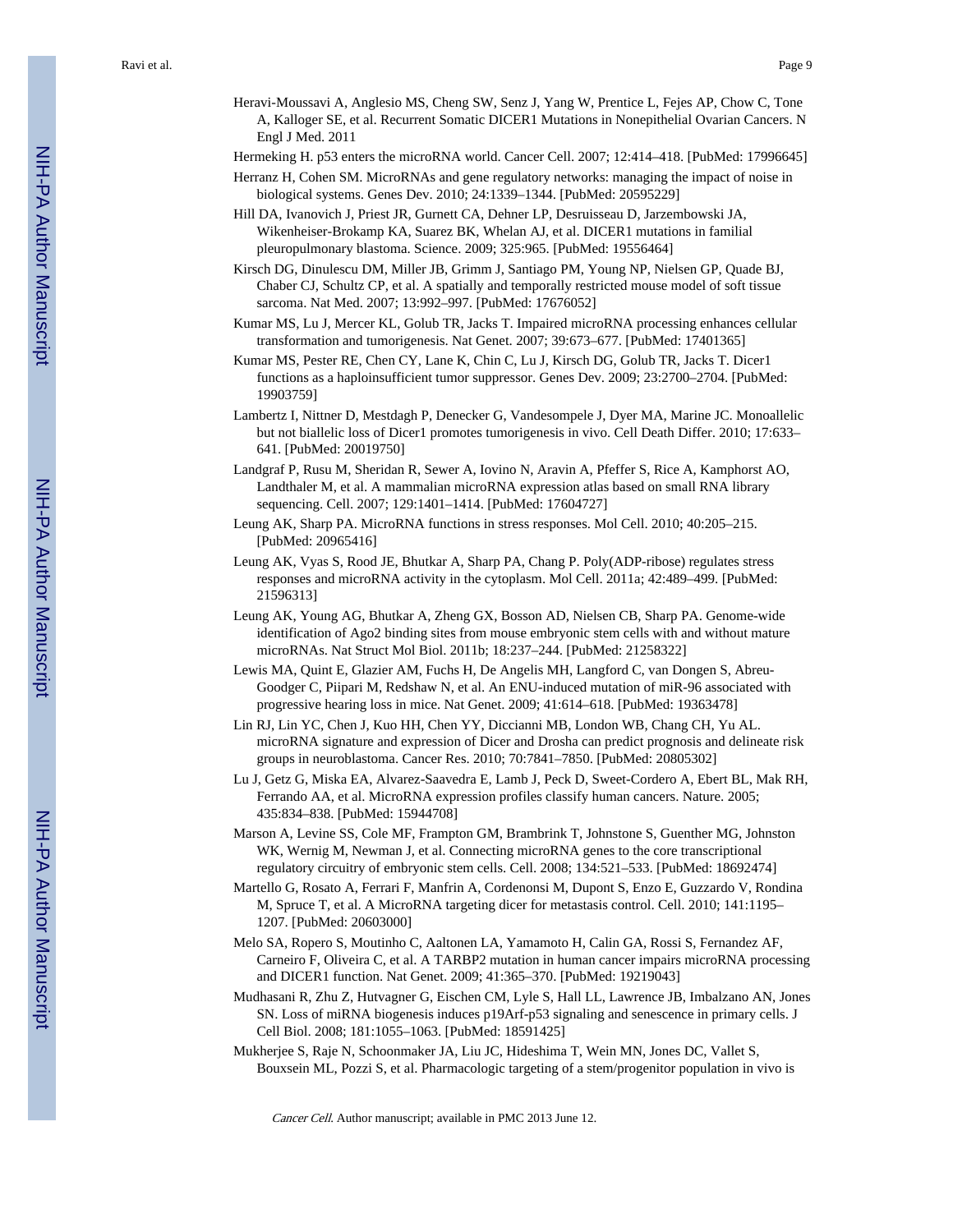associated with enhanced bone regeneration in mice. J Clin Invest. 2008; 118:491–504. [PubMed: 18219387]

- Pittenger MF. Mesenchymal stem cells from adult bone marrow. Methods Mol Biol. 2008; 449:27–44. [PubMed: 18370081]
- Pittenger MF, Mackay AM, Beck SC, Jaiswal RK, Douglas R, Mosca JD, Moorman MA, Simonetti DW, Craig S, Marshak DR. Multilineage potential of adult human mesenchymal stem cells. Science. 1999; 284:143–147. [PubMed: 10102814]
- Sage J, Mulligan GJ, Attardi LD, Miller A, Chen S, Williams B, Theodorou E, Jacks T. Targeted disruption of the three Rb-related genes leads to loss of G(1) control and immortalization. Genes Dev. 2000; 14:3037–3050. [PubMed: 11114892]
- Sekine S, Ogawa R, Ito R, Hiraoka N, McManus MT, Kanai Y, Hebrok M. Disruption of Dicer1 induces dysregulated fetal gene expression and promotes hepatocarcinogenesis. Gastroenterology. 2009; 136:2304–2315. e2301–2304. [PubMed: 19272382]
- Stefani G, Slack FJ. Small non-coding RNAs in animal development. Nat Rev Mol Cell Biol. 2008; 9:219–230. [PubMed: 18270516]
- Torres A, Torres K, Paszkowski T, Jodlowska-Jedrych B, Radomanski T, Ksiazek A, Maciejewski R. Major regulators of microRNAs biogenesis Dicer and Drosha are down-regulated in endometrial cancer. Tumour Biol. 2011; 32:769–776. [PubMed: 21559780]
- Wang Y, Baskerville S, Shenoy A, Babiarz JE, Baehner L, Blelloch R. Embryonic stem cell-specific microRNAs regulate the G1-S transition and promote rapid proliferation. Nat Genet. 2008; 40:1478–1483. [PubMed: 18978791]
- Zheng GX, Ravi A, Calabrese JM, Medeiros LA, Kirak O, Dennis LM, Jaenisch R, Burge CB, Sharp PA. A latent pro-survival function for the mir-290-295 cluster in mouse embryonic stem cells. PLoS Genet. 2011; 7:e1002054. [PubMed: 21573140]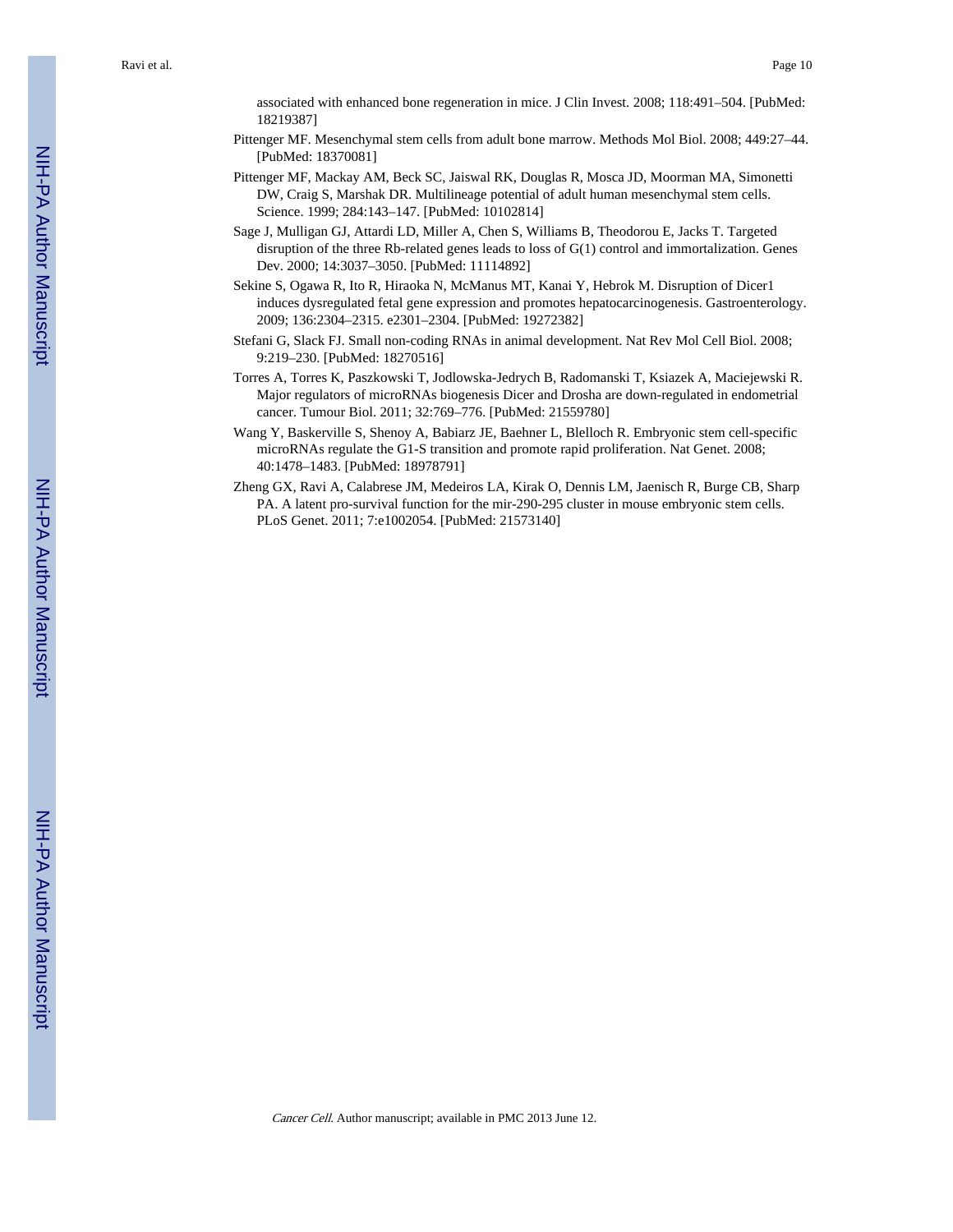# **Significance**

The nearly global decrease in miRNAs observed across a range of human tumors suggests that restoration of miRNA levels may have a valuable therapeutic role. Here we report that some tumor cells devoid of miRNA activity are viable and form tumors under certain conditions. However, the failure to detect human tumors with complete loss suggests that the opposite approach, namely a further decrease in these levels, may surprisingly also be beneficial. We explore this alternative in a well-characterized sarcoma model, demonstrating that miRNA depletion can indeed inhibit tumor growth rates through reduced proliferation and increased cell death. These findings suggest that the targeted inhibition of miRNA pathway elements, particularly DICER1, may be a potential therapy for the treatment of cancer.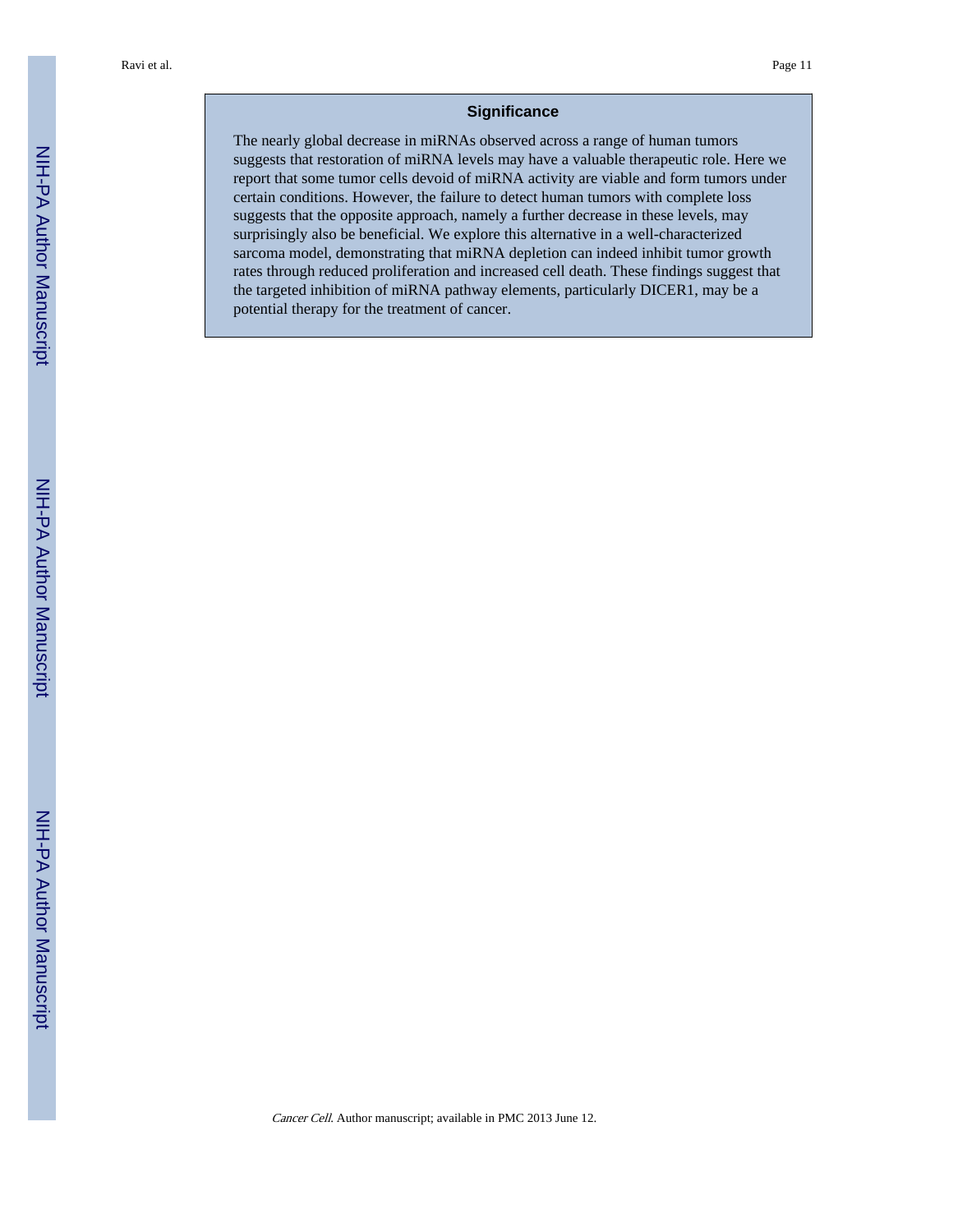# **Highlights**

- **•** Sarcoma cells remain stably proliferative in the absence of DICER1
- **•** Dicer1-null sarcoma cells form tumors in vivo, but with decreased kinetics
- **•** Immortalized mesenchymal stem cells can similarly tolerate DICER1 loss
- **•** MiRNA levels in tumors may result from a complex stabilizing selection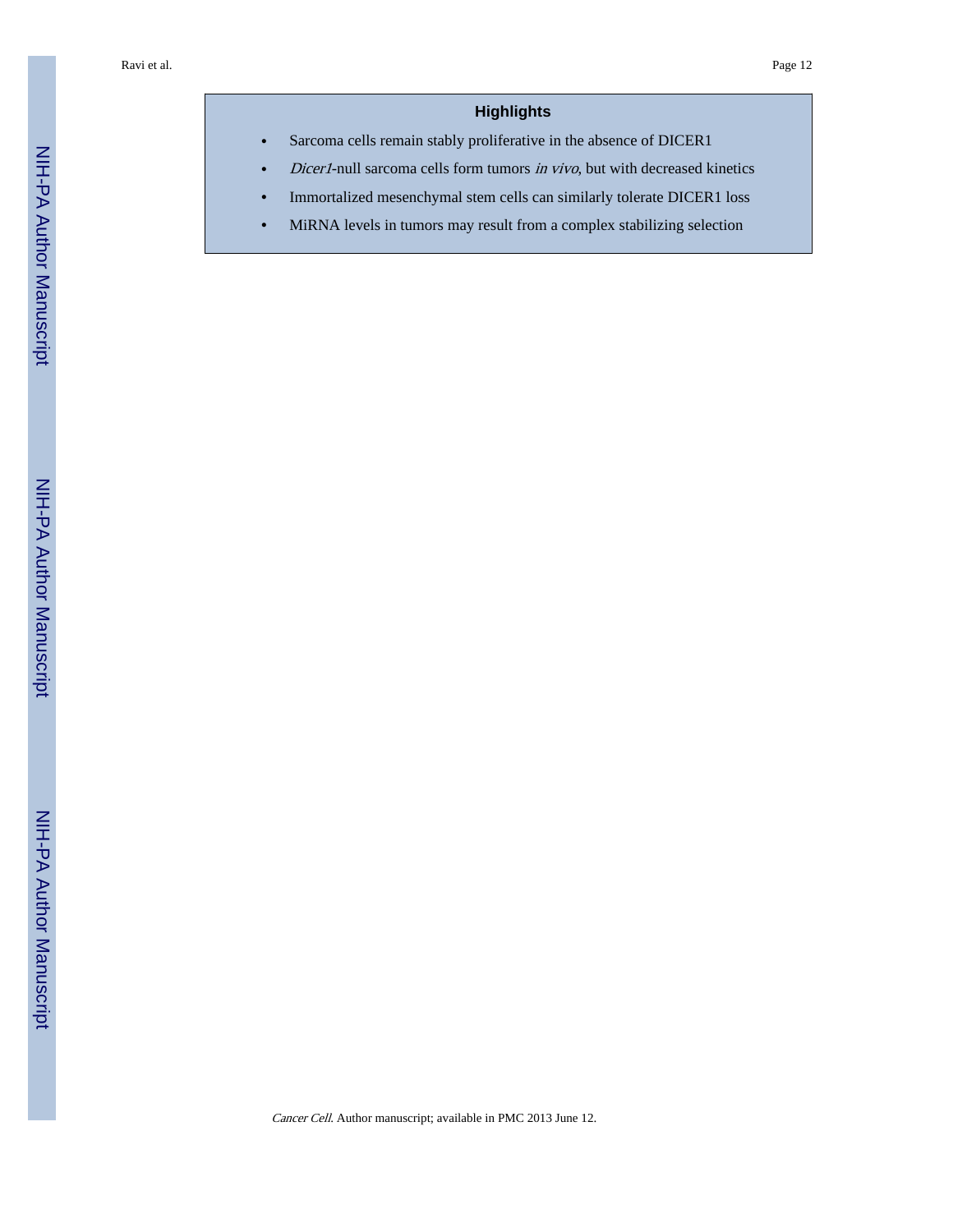NIH-PA Author Manuscript NIH-PA Author Manuscript



#### **Figure 1.**

Characterization of  $Kras^{G12D}$ ; Trp53<sup>-/-</sup>; Dicer1<sup>-/-</sup> sarcoma cells. A) Derivation scheme for  $Dicer1<sup>-/-</sup>$  sarcoma cells. Hindlimb injection of Adeno-cre generates Kras<sup>G12D</sup>;Trp53<sup>-/-</sup>;Dicer1<sup>f/-</sup> tumors. Clones isolated following Cre-ER integration and tamoxifen treatment were genotyped by PCR to identify  $Direct$  clones. B) miRNA expression (copies per cell). Per cell calculations are based on relative representation of each miRNA in *Dicer1<sup>f/-</sup>* and *Dicer1<sup>-/-</sup>* small RNA-seq libraries, normalized to quantitative Northern blot of miR-22 in *Dicer1<sup>f/-</sup>* cells (shown in Fig. S1C). miR-21, miR-22, and let-7 family members are indicated. C) Northern analysis for precursor and mature miRNAs. Glutamine tRNA was used to control for loading, and a dilution series of *Dicer1<sup>f/-</sup>* RNA (1:1) to 1:16) is provided for quantitation. D) Luciferase reporter assays for abundant miRNAs. The renilla luciferase reporter contains six bulged sites for the let-7 family, and two perfect sites for miR-16 and miR-17. Targeted renilla luciferase reporters were normalized to nontargeted firefly luciferase reporters. Renilla/firefly luciferase expression was normalized to expression in the *Dicer1<sup>f/-</sup>* sarcoma cell line. E) Proliferation assay. F) Cell cycle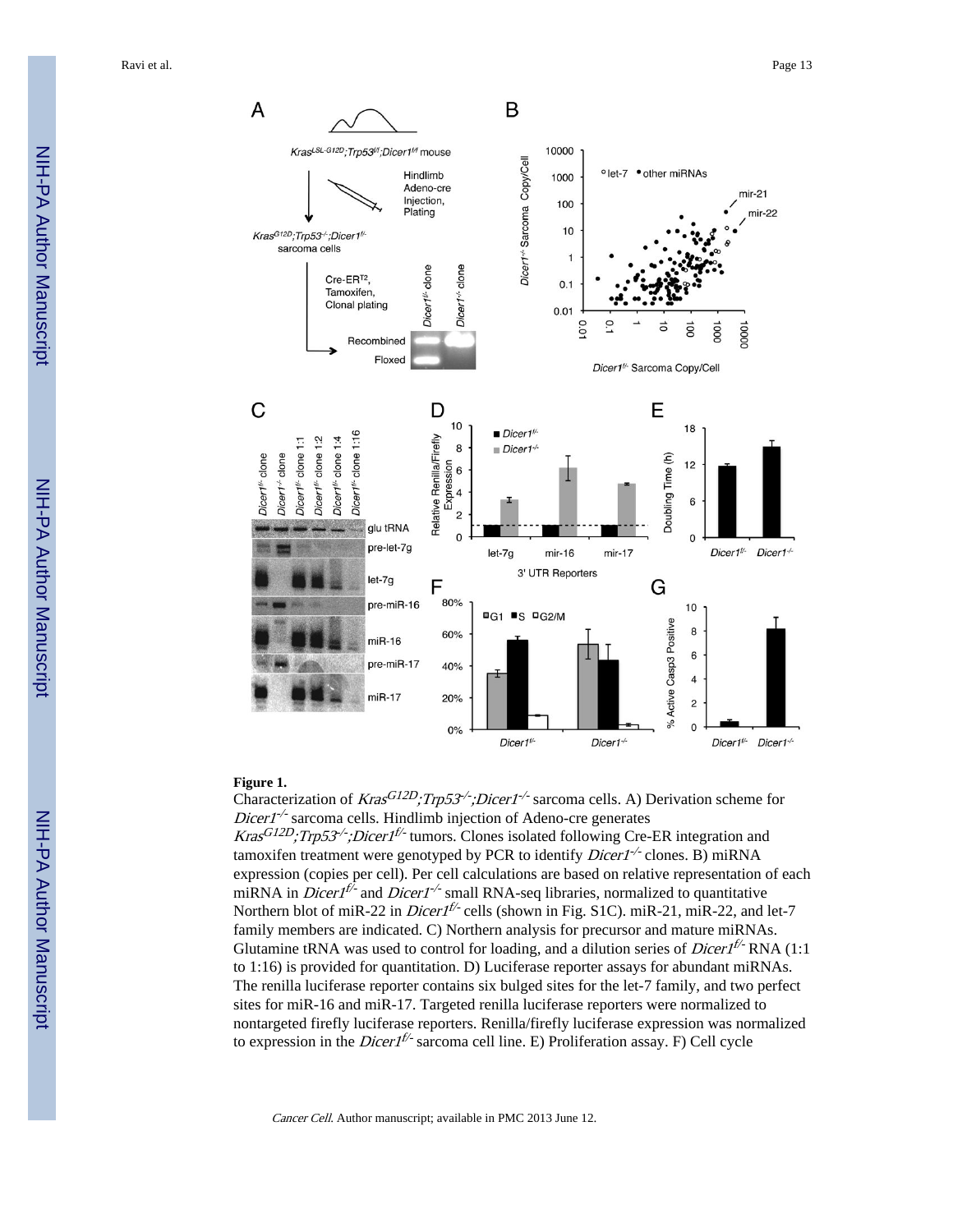distribution determined by BrdU labeling. G) Apoptosis determined by caspase-3 cleavage assay.

All error bars represent the SEM (D-G). See also Figure S1 and Table S1.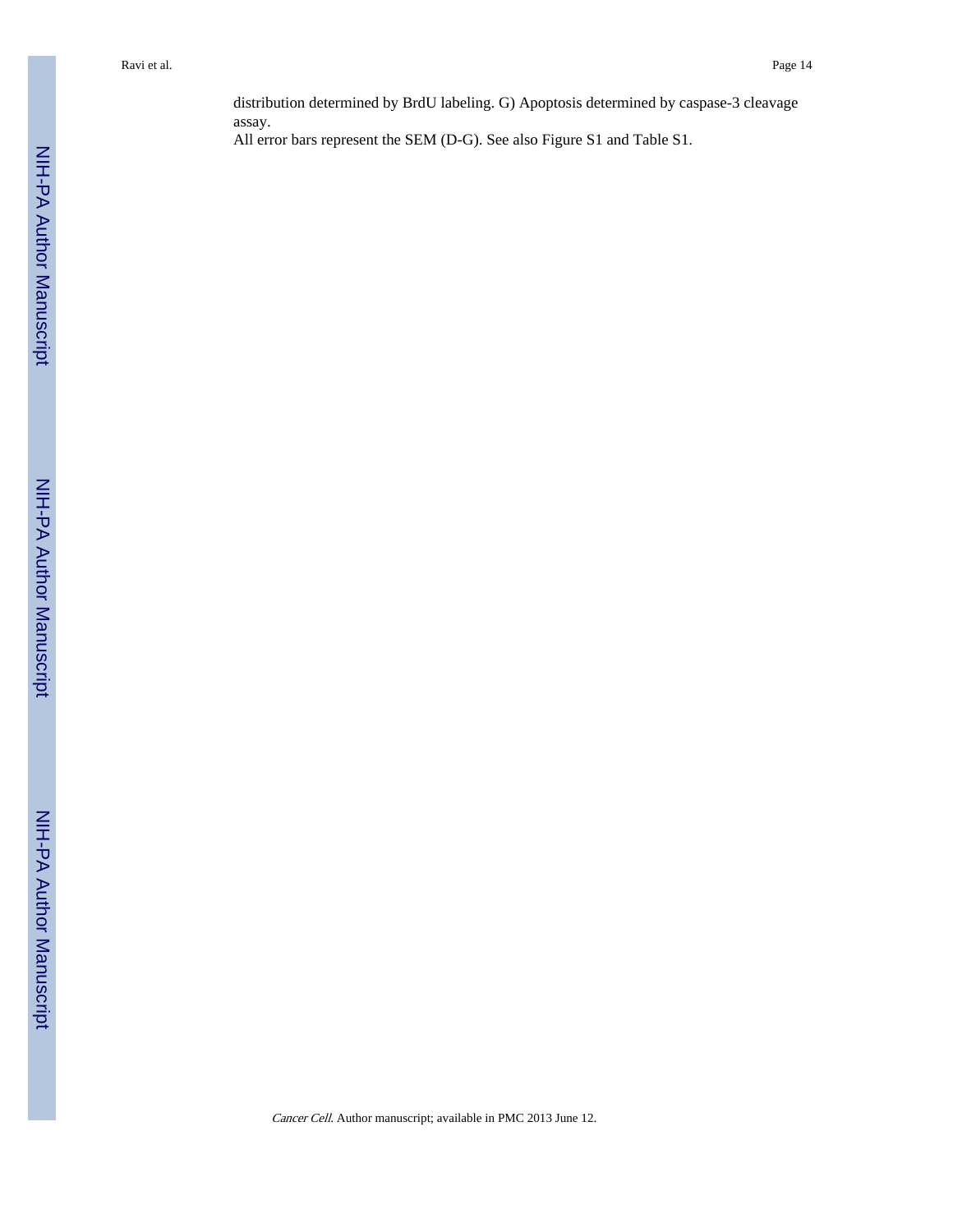

#### **Figure 2.**

Tumorigenesis of  $Kras^{GL2D}$ ; Trp53<sup>-/-</sup>; Dicer1<sup>-/-</sup> sarcoma cells in transplant assays. A) Injection of 2.5  $\times$  10<sup>4</sup> Dicer1<sup> $t\bar{t}$ </sup> and Dicer1<sup>-/-</sup> sarcoma cells into the flanks of nude mice. Error bars represent the SEM. B) Hematoxylin and eosin section of *Dicer*  $1^{f/-}$  and *Dicer*  $1^{-/-}$ tumors. In C-F, each lane represents an independent tumor derived from one injection of the indicated *Dicer1<sup>-/-</sup>* sarcoma cell line. Scale bar, 100  $\mu$ m. C) PCR genotyping of *Dicer1<sup>-/-</sup>* tumors. Recombined and floxed bands are derived from the injected tumor cells, while wild type bands derive from host tissue. D) Northern analysis of tumor tissue derived from sarcoma injections. E) PCR and F) Northern analysis following one round of in vitro passage of secondary tumors. In C-F, each sample ID contains a prefix identifying the injected sarcoma cell clone followed by a suffix identifying the tumor replicate (e.g. sample 1-3 corresponds to clone 1 and tumor replicate 3). See also Figure S2.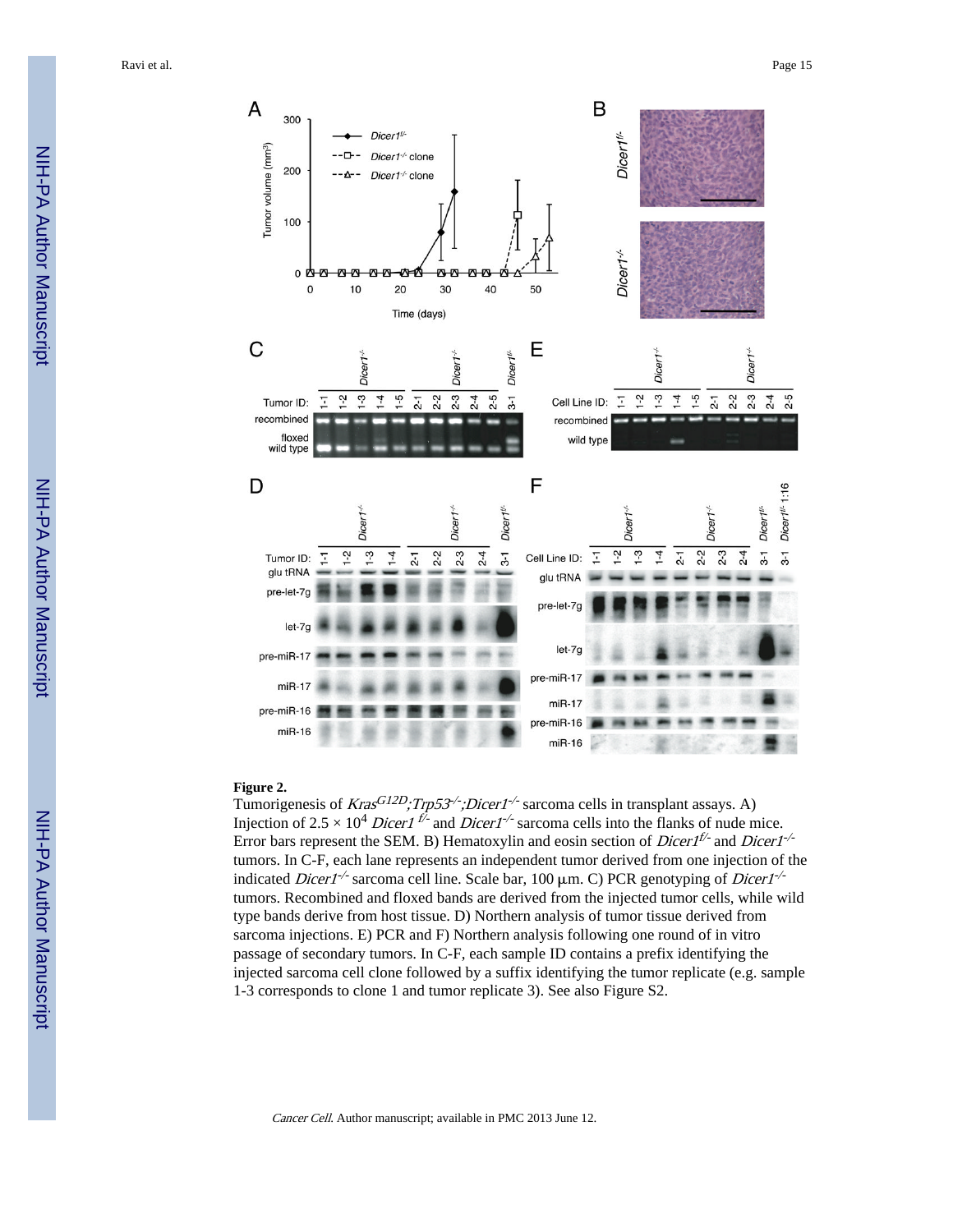

#### **Figure 3.**

Derivation and characterization of *Dicer1<sup>-/-</sup>* mesenchymal stem cells. A) Schematic of MSC preparation. Primary MSC cultures were prepared from the tibia, femur, and pelvic bones of a one-year old *Dicer*  $I<sup>f/f</sup>$  mouse. The primary cells were then infected with retrovirus encoding SV40 large T-antigen. Monoclonal cultures were then isolated, infected with Adeno-Cre-GFP, sorted by FACS for GFP-positive cells, and plated at low density to isolate *Dicer1*-recombined clones. B) Cell surface marker expression in *Dicer1<sup>f/f</sup>* (left) and *Dicer1<sup>-/-</sup>* (right) MSCs. Cells were analyzed by flow cytometry with antibodies against CD49e and CD106. C) PCR genotyping of clonally isolated *Dicer1<sup>t/f</sup>* or *Dicer1<sup>-/-</sup>* MSCs. Clones 6.8 and 6.9 (lanes 3, 4) were derived from parental clone 6 (lane 2), and clones 12.2 and 12.4 (lanes 7, 8) were derived from parental clone 12 (lane 5). PCR genotyping of a *Dicer1<sup>f/-</sup>* sarcoma cell line was used as a heterozygous control (lane 1). D) Expression of miRNAs in *Dicer1<sup>f/f</sup>* and  $Dicer1<sup>-/-</sup> MSCs$ . Total RNA was analyzed with a Qiagen miScript qPCR assay for